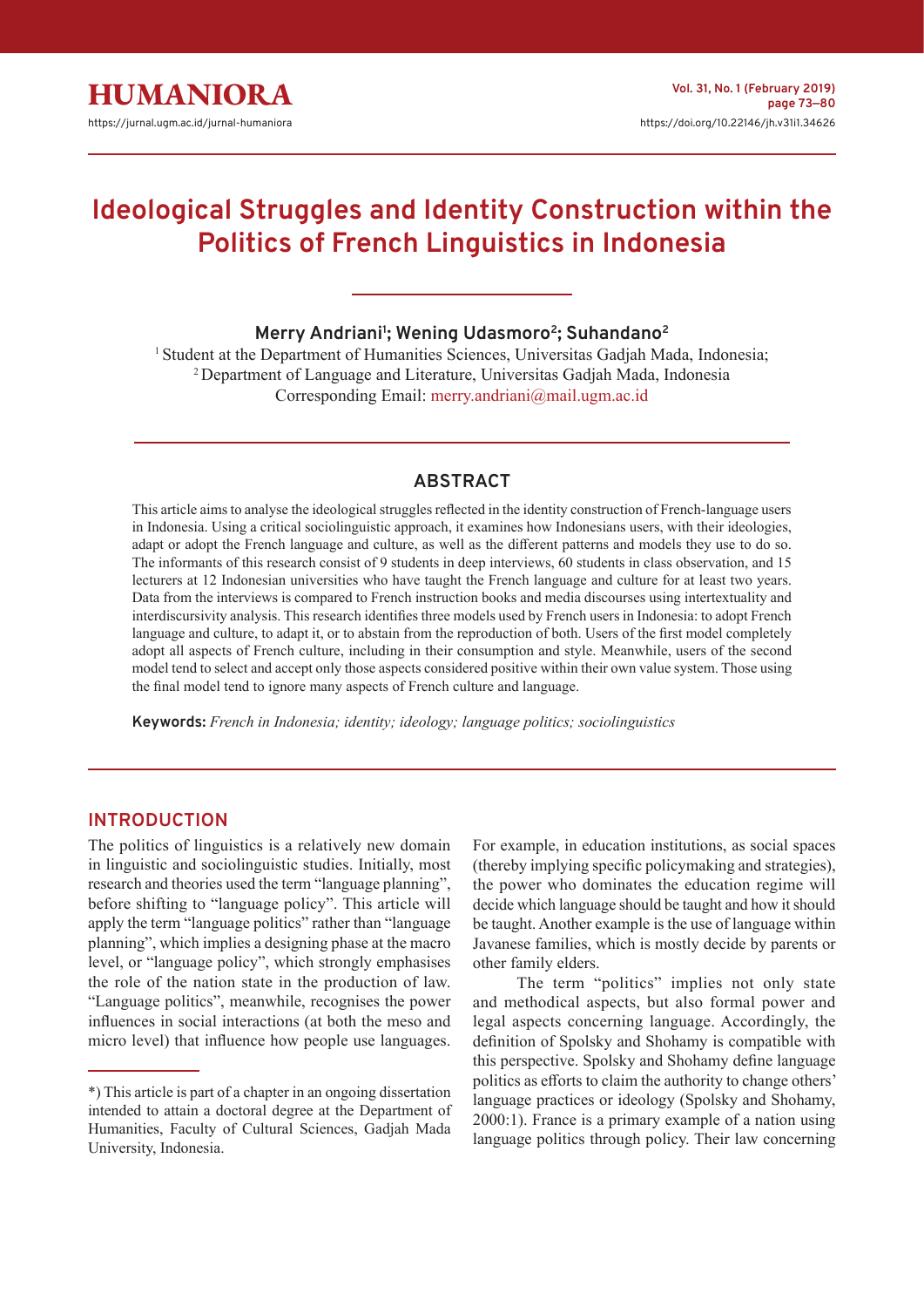the use of French language can be traced back to 1539 (Article 111 of the *ordonnance de Villers-Cotterêt*, which required that French be used in court), and continued through a 1794 decree requiring that French be used as the language of instruction in all schools, was reaffirmed in a ministerial decree in 1881, continued in a 1975 law, and 1992 constitutional amendment. Most popularly, this requirement was legislated through the 1994 *Loi de Toubon*, which required the use of French in all consumer products, advertising, television programmes, films, education activities, audio-visual communications, and international scientific congresses held in France (Ager 1996, in Spolsky & Shohamy, 2000, p. 3). The national language policy of France has played an important role in nation building.

On the international stage, French was a major lingua franca in Europe in the seventeenth and eighteenth centuries, as well as a main language of instruction at European schools (Wright, 2016). The dominance of French was strongly linked to the power of the contemporary French monarchy and military. The international use of French was also related to the country's prominence in science, technology, finance, culture, art, and politics, particularly its recognition as a political innovator. As Wright notes, France had a prominent role in the American Revolution, and Benjamin Franklin was a fluent speaker of French. At the same period, Indonesian history also notes the presence of French in eighteenth-century Batavia during the Dutch occupation. As indicate by Dorléans, many European countries at that time, including the Netherlands, were occupied by the French during the reign of Napoleon Bonaparte, who designated Herman Willem Daendels the Governor General of the Netherlands East Indies (Dorléans, 2006). Research by Cholsy shows also that, during this period of French rule the Dutch colonial forces in Java made several lexical contributions to the Indonesian language through French loan words (Cholsy, 2014, p. 305).

The decline of French as a lingua franca began as English began to dominate global culture through the spread of American culture. Conversely, French speakers also started promoting linguistic diversity by speaking different languages. Multilingualism emerged in France as linguistic diversity emerged, particularly through immigration. Although Wright argues that this strategy benefited the diffusion of the French language (Wright, 2016, p. 139), others have made entirely different arguments. One French linguist, Jean-Claude Beacco, explains that the French language and *francophonie* in general has had difficulty escaping the shadows of colonialism (Beacco, 2016). France has conceived several policies, involving various aspects of life, to collaborate with francophone countries (i.e. former French colonies), as reported by Jacques Attali to the President François Holland (Attali, 2014).

Presently, power and dominance are only rarely exercised through physical force such as colonisation. Rather, as argued by Fairclough (1995, p. 219), "it is an age in which the production and reproduction of the social order depends upon practices and processes of a broadly cultural nature. Part of this development is an enhanced role for language in the exercise of power: it is mainly in discourse that consent is achieved, ideologies are transmitted, and practices, meanings, values, and identities are taught and learnt". The teaching of French as a foreign language conveys discursive practices that are embedded with ideologies, and educational institutions at different levels are the main authorised agents in this practice of linguistic politics. Language teaching is a process of language transmission, one mostly practiced with the authorisation of the dominant power through educational institutions. Language transmission is one of the three strategies identified in the linguistic politics, a concept identified together with status planning and corpus planning by Cooper (1989).

In Indonesia, French language is one of several foreign languages taught at different levels and in various educational institutions. While a limited number of international primary schools provide French as subject, the Indonesian Ministry of Education only begins to offer French as foreign language subject at the senior high school level; this is limited to one session (45 minutes) per week. At the tertiary education level, French is taught as a main subject or department at only twelve universities throughout Indonesia. In universities, two orientations are used in teaching French: to produce future teachers and to produce different types of cultural professionals.

To understand the practice of the politics of French linguistics in educational institutions in Indonesia, mainly at the university level, this research will need to question students. Most pedagogical perspectives position them as objects. For example, in the positivistic perspective, students are measured in their capability to absorb the language through an acquisition process. However, students are seen here as the primary subjects in language politics, especially in the transmission of languages. Their voices, as subjects, are also important to be heard and analysed to understand their struggle within language transmission.

This research uses a post-structural perspective and involves as its informants students from two universities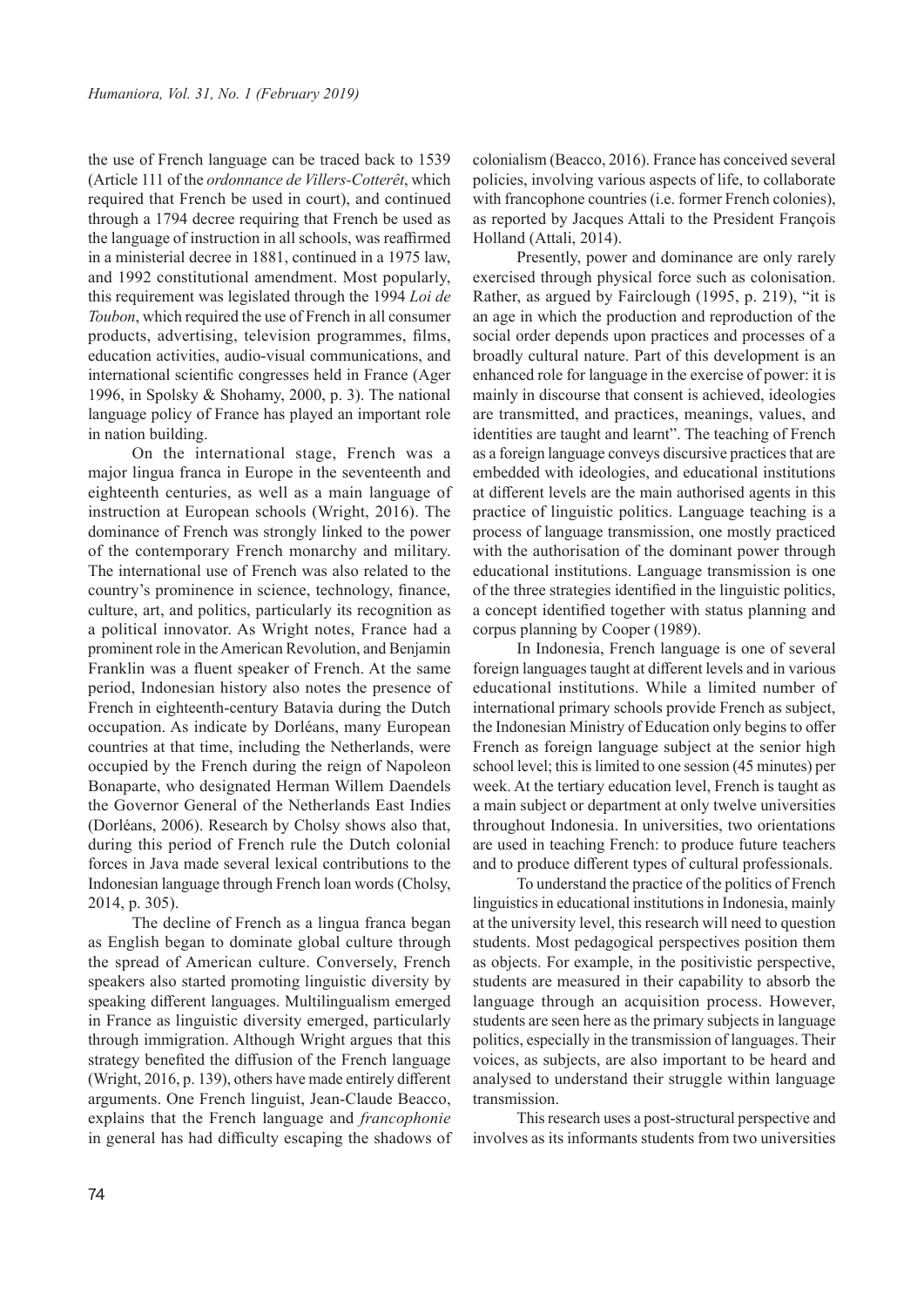as well as the French Institute, as main2 transmitters of the French language. As learners, all informants have studied the French language for at least two years and started to use it. According to their institutional programmes, at this point students should have not only incorporated the French language within their discursive practices, but also its culture and ideologies. This research examines the following questions: how do Indonesian users of French adapt or adopt the French language and culture? What different models do they use to adapt or adopt French language and culture?

Previous research on French in Indonesia has focused mostly on pedagogical aspects of French acquisition, including grammatical perspectives or interferences (Tobing 2012, Noworini 2003, Endi 2013). Many Indonesian scholars interested in French linguistic research have used as their research problem the metalinguistic and comparative grammatical differences between French and Indonesian and applied a structural approach (Baskoro 2000, Cholsy 2005, Rahayu 2012). They have tended to focus only on language issues, or on linguistic variations used by French-speaking society. Little attention has been given to French language use in an Indonesian context. This lack of contextual literature has been a major difficulty in this research. Fortunately, we can find abundant references and research for this perspective internationally, in domains such as language policy, language teaching and learning, identity, sociolinguistics, and critical discourse analysis.

Based on this situation, this research analyses the problems formulated above using a post-structural paradigm to examine the intersection of language politics, identity, and critical discourse analysis. The French language and culture, in the context of foreign language teaching, is considered a product of the linguistic market (Bourdieu, 1982). Accordingly, the French language and culture is put in a cycle of production/consumption/ reproduction within the discourse of language politics. One motivation for learning a new language is to gain social capital and thereby elevate one's social class. As said by one student during her interview, explaining why she chose to study French:

> *''Soalnya bahasa Inggris itu udah biasa banget, semua orang pasti bisa lah. Tapi kalau bisa bahasa Prancis itu lebih keren aja, beda dari orang kebanyakan. Jadi lebih chic gitu."*

> Translation: Speaking English is a very common thing. Everybody can do it. But if one can speak French, it is better. It's different than the common people. So, it is more chic.

Language always has many representations of imagined communities, to borrow Anderson's term in a linguistic context (Pavlenko and Norton 2007). To join the imagined community of language users, a learner must construct an imagined identity, enhanced by language acquisition (Norton, 2013). The construction of identity is a main challenge for students during their youth.

To borrow the definition of Hall (1996, pp. 5–6), identity is the meeting point between discourse and practice that attempts to place social subjects within particular discourses. He argues that identities are points of temporary attachment to subject positions constructed for us by discursive practices. This perspective is congruent with that promoted by post-structural views such as Bakhtin's, for whom identity is multi-voiced, never fixed or permanent. According to Bakhtin, this process happens in ideological environments where many discourses meet. It is "the ideological becoming of a human being, the process of selectively assimilating the words of others" (Bakhtin, 1981, p.341). For Bakhtin, the words of others play an important role in selfconstruction: "another's discourse performs here no longer as information, directions, rules, models, and so forth, but strives rather to determine the very basis of our ideological interrelations with the world, the very basis of our behaviour. It performs here as authoritative discourse, and an internally persuasive discourse" (1981, p. 342). Authoritative discourses include the hierarchic words of authority and religious dogma, also known as "father's word". It is in opposite to the internally persuasive discourse known as "one's own word". Furthermore, Bakhtin argues that, in discourse developments within ourselves, we can experiment, identify, and separate these two discourses and reject the one "that does not matter to us or does not touch us" (1981, p. 345). Within this research context, the process could be considered as a daily struggle for language learners or users during their French studies, as being confronted to diverse discourses and culture that are sometimes opposed ideologically to their authoritative voice. Using the Common European Framework paradigm, French language transmission emphasises the importance of introducing a language together with its sociocultural aspects. Therefore, students should acquire French values such as *liberté* or freedom in their ways of thinking, expressions, arts, fashions, relationships, religious practices, etc. Certain values are sometimes very new to them, but others are quite familiar, as they have already seen French films, listened to French music, or otherwise accessed French media through the internet.

In this article, we will discuss the ideological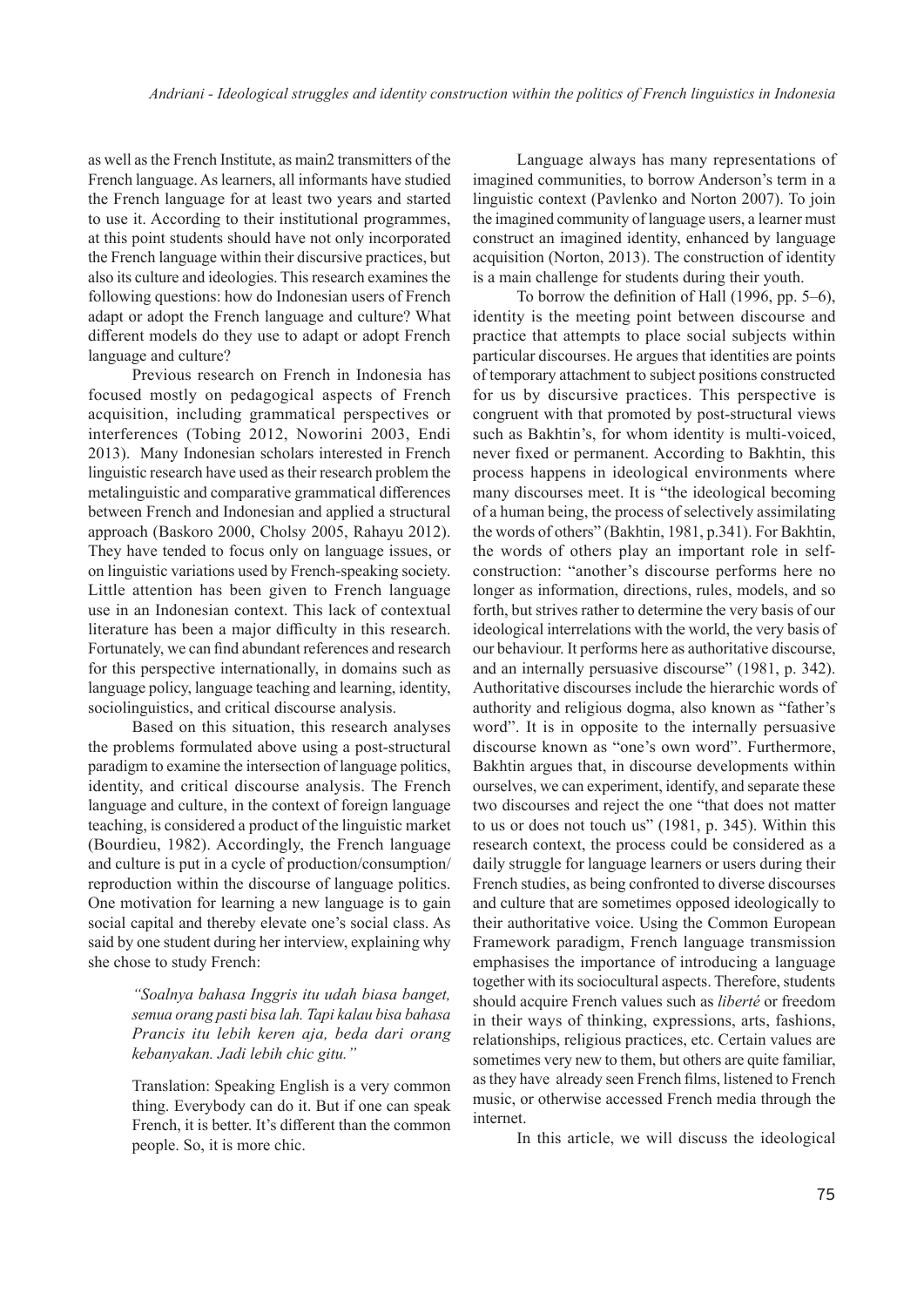environment for French-language users in Indonesia. Understanding this environmental context is necessary to obtain a comprehensive view of the models used by Indonesians to adapt, adopt, or abstain from French language and culture. Second, considering the limitations of this article, we will elaborate only a particular part, not the whole problem. The focus is on aspects of language learners' identity struggles and constructions, as related to fashion identities, ideologies, and religious dogma. These three subjects are discussed in the French instruction books used at universities, and were the most frequently brought up by informants during interviews.

## **FINDINGS AND DISCUSSION**

## **Common European Framework: New paradigm in language transmission**

In the context of language politics and the learning of French as a foreign language in Indonesia, we found that French instruction books are presented together with methodologies imported directly from France. Today, most French instruction books for foreigners are produced using the Common European Framework (henceforth CEF) for language. The product of an agreement between 39 European and non-European countries (Japan, Canada, United Arab Emirates, etc.), CEF requires the implementation of certain recommendations in language learning, teaching, and practice. Indonesia has used CEF in institutional programmes for higher education, without any preliminary study of this instrument of linguistic politics, since 2005.

This research has found five primary aspects of CEF that completely modify didactic and linguistic practices. First, the diffusion of language must consider

the importance of linguistic and cultural pluralism. Second, CEF recommends six different levels of language learning and teaching: A1, A2, B1, B2, C1, and C2, all of which come with auto-evaluation principals. These six levels not only measure linguistic competence, but also pragmatic and socio-cultural knowledge. Third, CEF recommends an action perspective in language teaching. Fourth, the optimal use of instruments, such information technology, is necessary to strengthen the methodology used in classroom. Fifth, to achieve language goals, language users are required to have competence in *savoir* (knowledge), *savoir-faire* (know-how), and *savoir-être* (know-how-to-be). This last aspect has the risk of (or opportunity to) influencing and changing language learners' identities. Most language users in university are between the ages of 18 and 20, emerging adults in a crucial phase for the construction of identity.

Instruction books are not the only knowledge resources used by French language users in class. They also use resources from the media and the internet, through which they have the chance to gain more knowledge and linguistic practices related to their language target. Indonesia has the highest number of internet users in Southeast Asia. Of its population of more than 200 million, 50.4% muses the internet, and 78% have at least one social media account (See Table 1 below)

These statistics show the fast growth of information technology, as well as the possibility of direct or indirect change within society. They also imply that multiple types of information and values are easily accessible, especially for students. Most institutions of higher education in major cities in Indonesia are equipped with internet hotspots or other means of internet access.

The internet, as well as French instruction books,

| $\bf No$       | Country       | 2000      | 2017        | <b>Penetration</b> |
|----------------|---------------|-----------|-------------|--------------------|
| T              | Indonesia     | 2,000,000 | 132,700,000 | 50.4%              |
| $\overline{2}$ | Philippines   | 2,000,000 | 54,000,000  | 54%                |
| 3              | Vietnam       | 200,000   | 49,741,762  | 52.1%              |
| $\overline{4}$ | Thailand      | 2,300,000 | 41,000,000  | 60%                |
| 5              | Malaysia      | 3,700,000 | 21,684,777  | 69.6%              |
| 6              | Singapore     | 1,200,000 | 4,699,204   | 81,2%              |
| 7              | Laos          | 6,000     | 1,400,000   | 19.9%              |
| 8              | <b>Brunei</b> | 3,000     | 310,205     | 71.4%              |

**Table 1. Internet Use in Southeast Asia** 

**Source: Internet World Stats: www.internetworldstats.com/stats3.htm**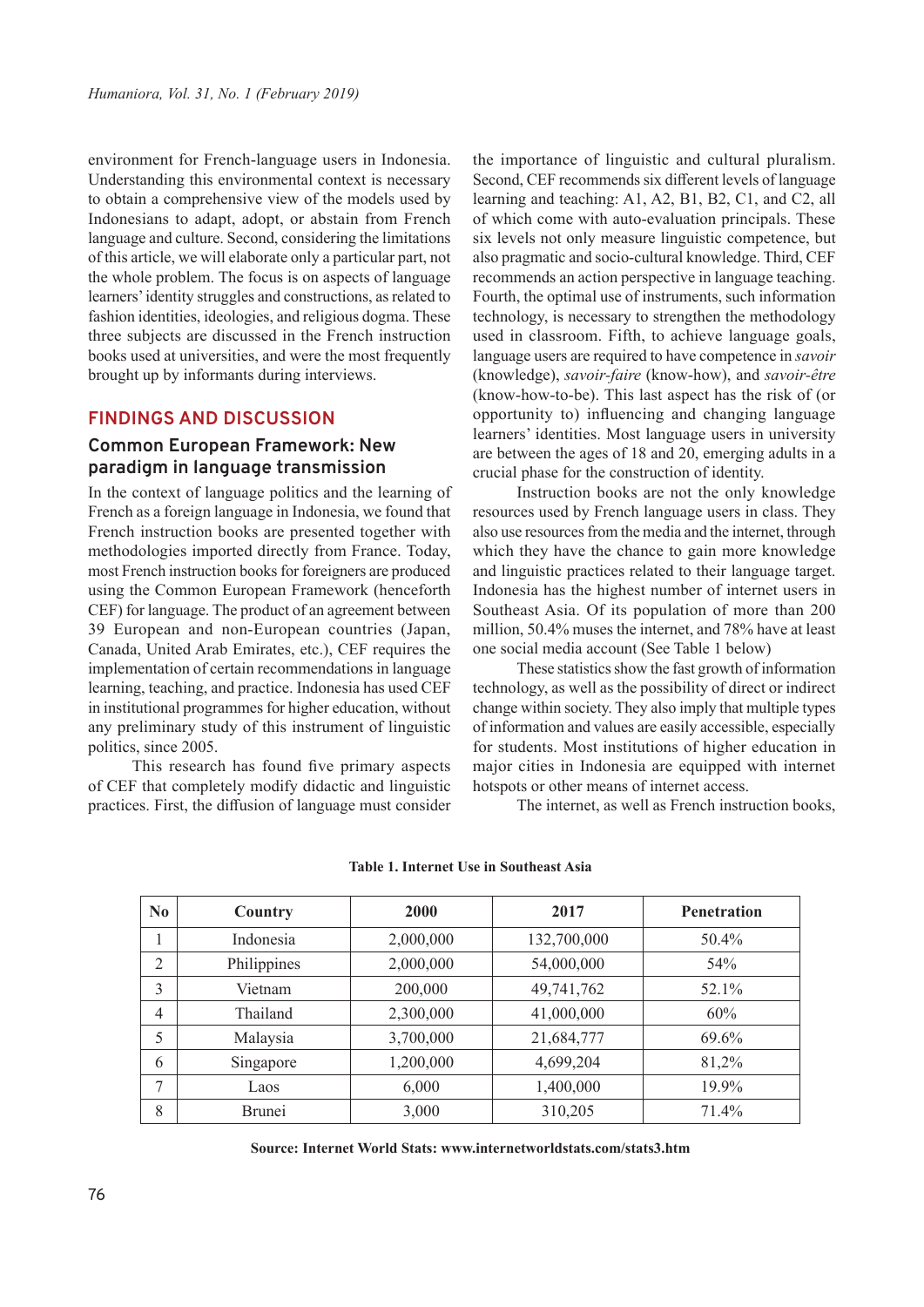offer language learners diverse discourses as well as various voices and possibilities. For example, one discourse in a French instruction book used in Indonesian universities discusses the practice of religion in France. Although this theme is sensitive, it is a common subject of curiosity in an Indonesian context. It is known that Indonesia is the largest majority-Muslim country in the world, and questions of religion are embedded in the Indonesian identity; religion is also explicitly included on residents' national identity cards. The practice of religion is important in various aspects of Indonesian society, including in fashion. This is also represented in universities' French departments. In this research, informants responded enthusiastically to questions about religious practices in France and related them to their individual practices in Indonesia. During deep interviews with nine informants, of the 16 themes exposed in the instruction books (family, relationships, food, lifestyle, politics, tourism, media, fashion, architecture, leisure, city & village, education, environment, job, climate change, religious practice), religious practice in France received the longest and most intensive responses.

# **Models of French-language learning in Indonesia**

In this section, we will further discuss the transmission of the French language and language practice, highlighting the different models of French language learning among Indonesian users in the context of higher education. One theme that is often discussed by language users

#### **Figure 1. Student expelled from School for Wearing a Hijab in France**



**Source: http://www.huffingtonpost.fr/2015/04/28/ laicite-ecole-interdiction-cours-jupe-longue-jugee-signereligieux-ostentatoire\_n\_7164546.html**

during seminars, group discussions, and other formal and informal discourse practices is the practice of Islam in France. Analysing the French-language instruction books used, we found an article covering the prohibition of the use of Islamic veils (hijabs) at French schools. Informants' reactions to this topic differed depending on their attachment to the authoritative discourse of religious (Islamic) dogma.

Aside from exposure through language instruction books, French language users could also access such information through online media. The first prohibition of hijabs in French schools was passed in 1989, and since then the French media has reported many cases. One case, from 2015, is shown in Figure 1.

The existence of such a prohibition was met with protests by several students, and they perceived it as a form of discrimination, one that violated the French principle of equal access to education. To explain the rationale behind this prohibition, the French instruction book in question also presents an article introducing the French law on education and religious practice. Said law requires that all education, through the high school level, be compulsory, free, and *laique* (free of any religious symbols or practices). The concept of *laicité*, of French secularism, was new to all informants, and despite discussion in the classroom they still wondered why the French government was very strict regarding this issue.

Hijab-wearing is a common practice among Indonesian Muslim women, and some even consider it an obligation. However, it is sometimes not an indication of the level of one's religious practice, but a social and identity marker. Identity and ideology are often embedded in use and choice of clothing, and people in the public space are often categorised based on their clothes and style: students, parents, celebrities, priests, scientists, Muslims, tourists, etc. One will define and adapt their attitude and way of speaking according to the profile of their interlocutor. The first tool widely used to identify the profile of an unknown interlocutor is clothing, which as a visual element provides the first information and categories concerning people.

These categories indicate hegemonic sociocultural elements constructed through life experiences within families, schools, and societies. Therefore, in social practice clothing is a matter. Considering the CEF approach to language transmission, instructors must give an intercultural regard to this matter to ensure a better understanding among students. One instructor explained, as an illustration, that in Indonesia there is also a prohibition of certain clothes with ideological symbols. A recent case involved a French tourist who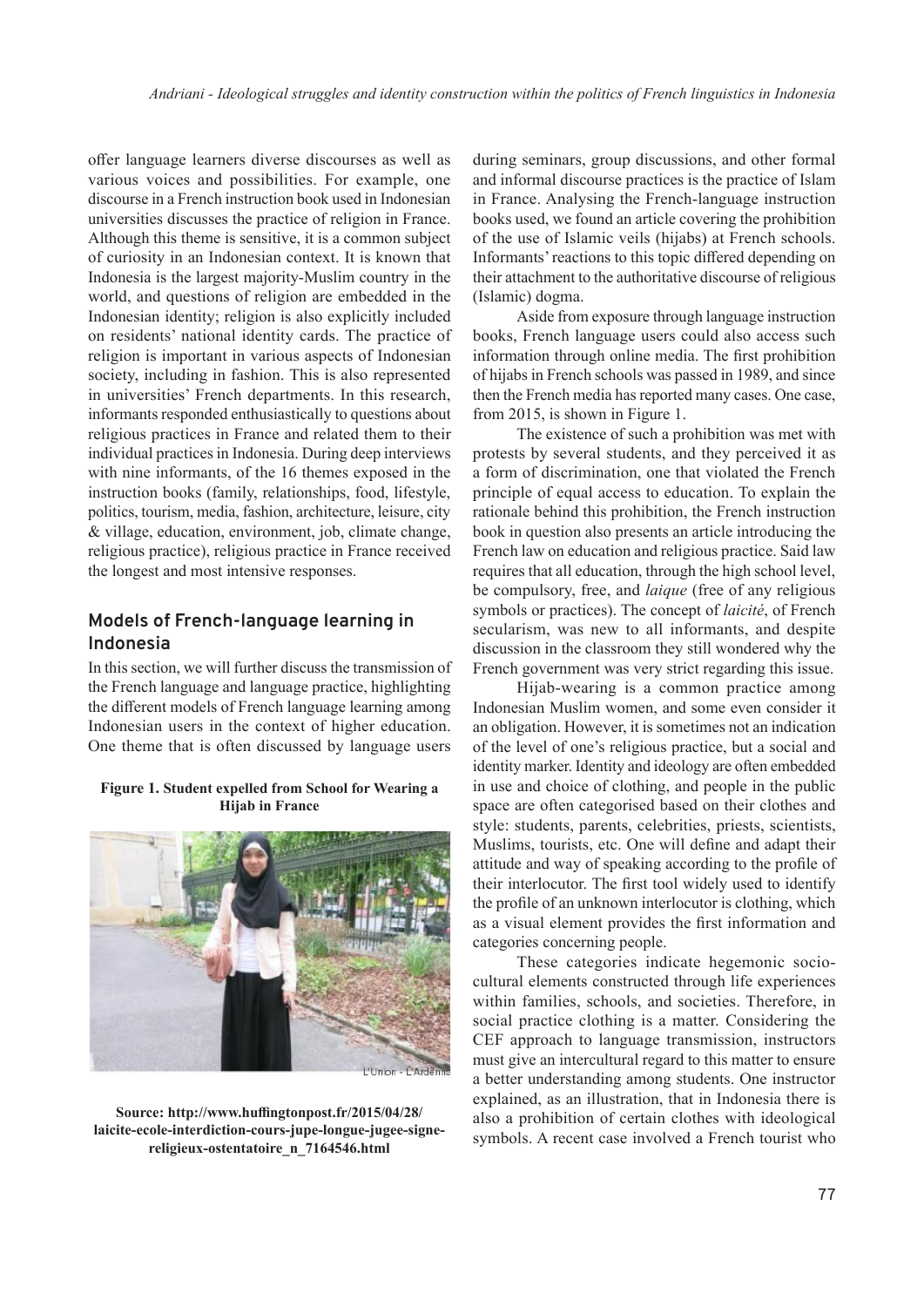

**Figure 2. French Tourist Detained at Borobudur Temple for Wearing a T-Shirt with a Communist Symbol**

*Source:http://citizen6.liputan6.com/read/3033723/alasan-bule-pakaikaus-pki-ke-borobudur-bikin-anggota-tni-luluh. Accessed 28 July 2017*

was detained by security at Borobudur Temple. Until the guard explained that he was wearing one of the most strictly forbidden symbols in Indonesia, he had no clue that his choice of fashion—the hammer and sickle—could lead to his detainment (see Figure 2)

Considering the similarities in ideological struggle through fashion, language learners may have different perspectives when assimilating different discourses. As Bakhtin said, "our ideological development is just an intense struggle within us for hegemony among various available verbal and ideological points of view, approaches, directions and values" (Bakhtin, 1981, p. 346).

This research also analyses the social practices of informants as related to the different discourses and practices learnt. Three models of reproduction appear to be used by French-language users in Indonesian institutions of higher education. The first model is the total or complete adoption of French as an integral linguistic and sociocultural system. Some informants reached the point of changing their clothing and habits. One informant, Rina, is a 21-year-old student at the French department of a university. In one interview, she told us how she had changed after studying French:

> *"Setelah dua tahun belajar Prancis tuh, ini yang paling kelihatan berubah mbak, ini (Telunjuk diacungkan ke arah kepala). Dulu saya pakai jilbab, sekarang enggak. Godaan sih ini ya, godaan ya mbak, bener godaan. (Tertawa panjang)"*

> Translation: After two years of studying French, this is the most visible change (pointing at her head with both forefingers). I was wearing the hijab, but

not anymore now. This is a sin, right? Yes, it is a sin (long laughter).

This interview showed that Rina experienced difficulty externalising her internally persuasive voice, her own voice. She acknowledged that, according to the authoritative voice of religious dogma, she has sinned. A hijab or veil is considered obligatory for women according to Islamic dogma. Not wearing the hijab, and letting others see their hair or most parts of the body, is seen as a sin for an adult woman. Rina understands this, and knows that the interviewer is also Muslim. Unconsciously, she used her lengthy laugh as a conversational strategy, which is known to ease awkwardness in an Indonesian context. During a later interview, Rina discussed in more detail how she felt about her change and decision.

Indeed, it would be naive and dangerous to conclude that the change experienced by Rina was caused only by her French language and culture acquisition at university. There are many aspects that could possibly influence her decision making. According to her narration during her interviews, three influences could be identified. First, there is her main environment, such as her close friends and her activities as a university student. Second, there are other knowledge input beside the university curriculum, such as reading and internet. The last aspect is related to the fact that she is staying alone in a boarding room in Yogyakarta, far from her parents and family. She has the freedom and independence to make her own decisions. According to Rina, her parents let her do whatever she likes as long as she takes all the responsibility. As she said during the interview:

> *"Orang tua aku terserah aku aja sih mba. Yang penting aku bisa tanggung jawab dengan semua yang aku kerjain. Mereka terserah aku aja."*

> Translation: My parents let me decide whatever I like. The important thing is that I am responsible for everything I do. They leave it up to me.

This last aspect shows that there is nearly no control over her youthful life, which is full of curiosity.

In the second model, French language users tend to select and adapt the discourses they learn. Their selection is basically made by maintaining authoritative discourse according to their existing ideology. One informant in this group is Sekar, a 22-year-old student who has completed her undergraduate degree and is now preparing for her master's studies in France. After learning French in an intensive programme for about a year, this is what she said: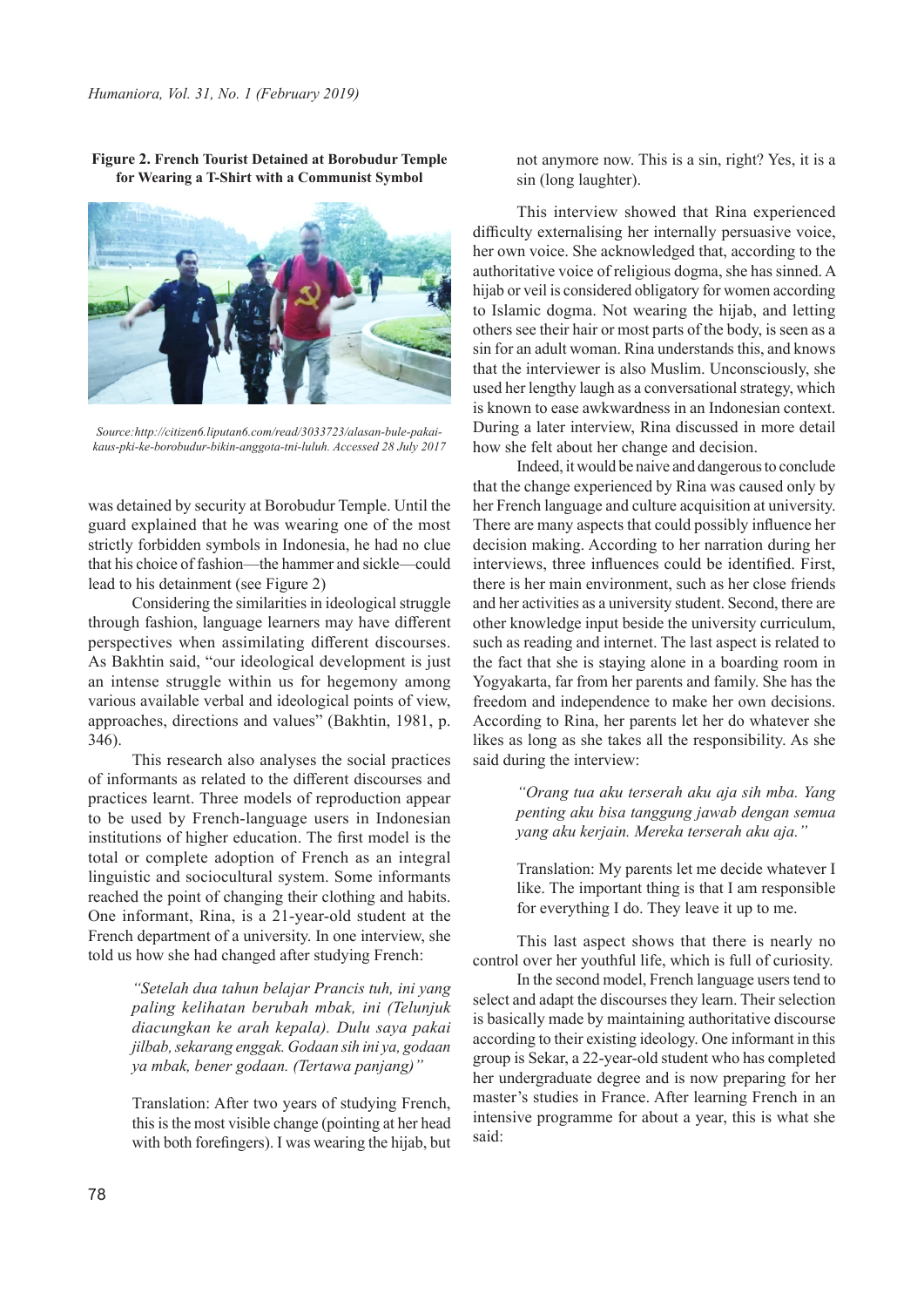*"Setelah belajar Prancis, rasanya biasa aja. Mungkin memang jadi lebih banyak tau tentang Prancis, tapi saya tetap perempuan jawa."* 

Translation: After studying French, it felt just normal. Maybe I know more about France now, but I am still a Javanese woman."

Sekar also wears a hijab in her everyday life, and in interviews she said that she would continue wearing it while studying in France. According to Sekar, her French studies gave her *savoir* and *savoir-faire*, but in practices of *savoir-être* concerning her identity she has chosen to be very selective and maintain her identity as a Javanese woman. Although in further discussions about this matter she was unable to provide her own comprehensive definition of being a Javanese woman, she knew in what cultural aspects she would accept the French way and in which aspects she would maintain the Javanese style, without confrontation and while always being polite. For example, when greeting a friend of the opposite sex, it is common for French people to kiss each other on both cheeks, sometimes three or four times, depending on their region of origin. On one hand, as a woman and Muslim, Sekar's authoritative voice rejects physical contact between persons of the opposite sex (except for family members). On the other hand, she understands the French sociocultural code. In negotiating between these two voices, she has compromised or adapted, deciding to explain her behaviour to her French friends. Sekar said that she has never had a problem with her choice.

Rina and Sekar live in different familial contexts. Both come from upper-middle class families from cities in Java. Sekar still lives with her parents and family, and thus in her discursive practices intertextuality (Fairclough, 1995) with her parents' voices is common (as their voices are considered authoritative voices that should be obeyed). Conversely, Rina lives more than 500 kilometres away from her parents, renting a room near her university. Despite her independence, Rina still receives a monthly allowance from her parents, who also cover her tuition fees. However, her parents' financial support does not influence her daily decision making and social practices. Most of the time, when speaking, she tended to express herself in her own way. She shared the imagined identity of emergent adults that is widespread on the internet and social media, which focuses mostly on individual freedom. She hardly recognised the cause of her change in the appearance, since "western" and "freedom" ideologies had long been transmitted through many channels of globalisation.

The third model is used by French-language users

who only reproduce linguistic practices to complete academic tasks and meet administrative requirements. They perfectly understand most discourses presented in their French instruction books, but whenever they find elements that do not fit their ideology or socio-cultural values, they tend to ignore them. One informant in this category is Anwar, a 20-year-old student from a French department who is identified as a passive student with poor academic performance. After an interview with him, we were quite surprised to see his competence in speaking French, which belied his academic record. He told us that he often feels disturbed when completing tasks in class because he has difficulty understanding and accepting illustrations and images of French life and discourses. For him, most such illustrations incite wild ideas.

Once, his classmates complained because he refused to cooperate on a presentation about French fashion. His refusal was based on his feeling very disturbed by the female model in the fashion magazine they were supposed to analyse. Even then, in class Anwar never expresses his internal persuasive voice, nor the authoritative discourse that leads to his refusal. His silence and abstinence from various tasks or discursive practices can be considered his way of negotiating between French and Javanese ideology.

These three different models in the transmission of French as a foreign language shows the dynamics of identity construction among young adults as language learners and users. However, they have several common points in regards to age, gender, and religious identity. All informants live in the same era of globalisation, with borderless states and broadly shared voices and meanings. The identity transformations experienced by language learners should not be feared. As said by Bakhtin (1981, p. 346), "The semantic structure of an internally persuasive discourse is not finite. It is open; in each of the new contexts that dialogize it, this discourse is able to reveal ever newer ways to mean." In this perspective, the identity constructed by ideological choices is a mutable aspect, rather than a fixed or stagnant one. This is a subject for their discursive and social practices.

#### **CONCLUSION**

Through this article, we have examined the theoretical background to the politics of linguistics in Indonesia, with a focus on French. Also, we have analysed the practice of French language transmission in educational institutions, especially at the university level, which imply a more significant amount of French studies compared to the high school level. French language studies in Indonesia has